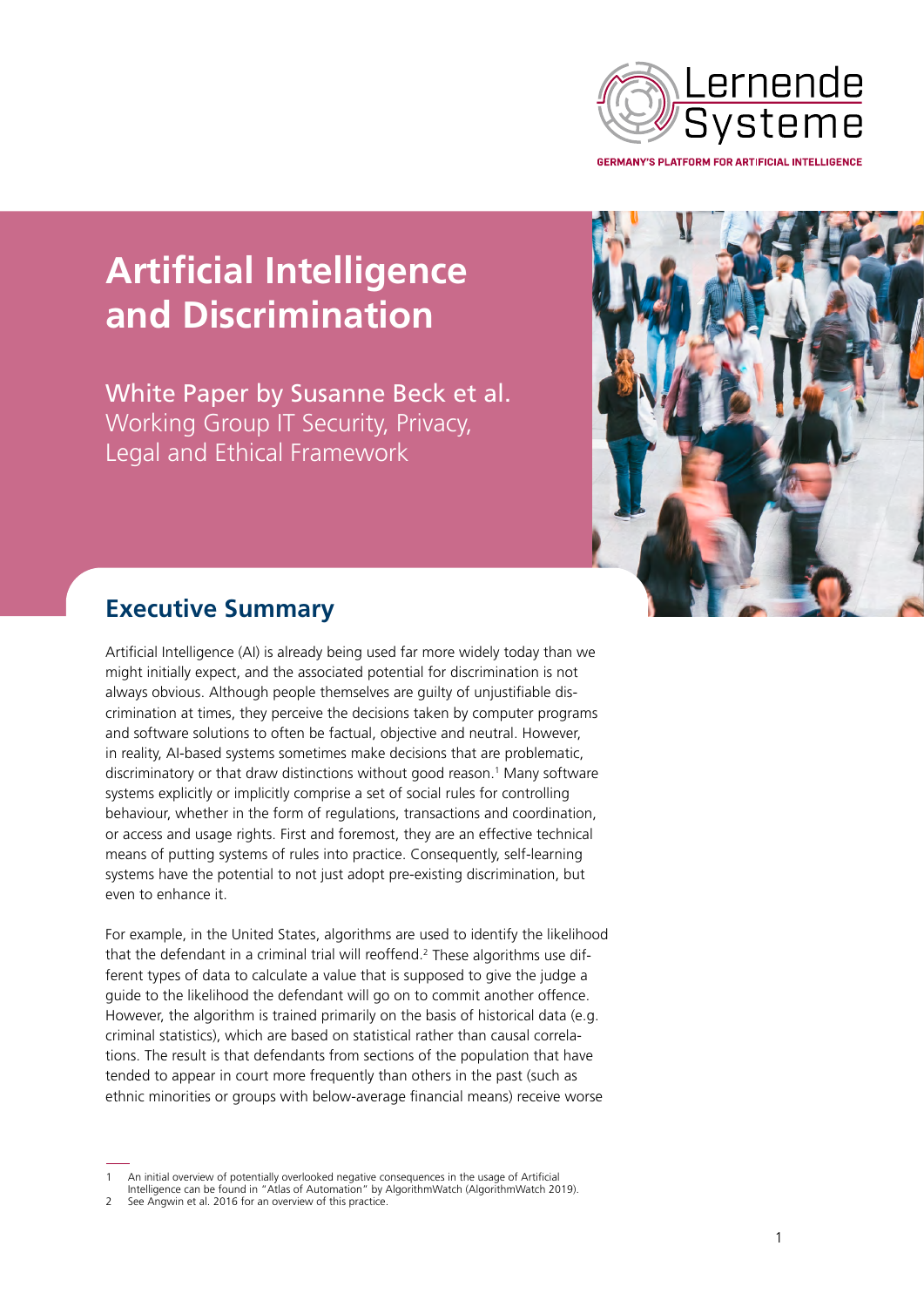prognoses. Since the judge's ruling is based partly on this calculation, defendants are immediately disadvantaged if they belong to one of these groups. Consequently, using these algorithms reinforces pre-existing distortions.

The quandary regarding the potential for discrimination when using Artificial Intelligence is part of a wider debate about the development and application of AI and its limits. Accordingly, this issue is also addressed in the German Federal Government's AI strategy and by its Data Ethics Commission and the German Parliament's Study Commission on Artificial Intelligence. At a European level, the European Commission's High-Level Expert Group on Artificial Intelligence has indicated in its "Ethics Guidelines for Trustworthy Artificial Intelligence" that self-learning systems ought to be free from discrimination. A number of companies have also already acknowledged this and have made appropriate voluntary commitments or have set up special ethics boards.

The Law and Ethics subgroup of the working group IT Security, Privacy, Legal and Ethical Framework of Plattform Lernende Systeme would like to contribute to this ongoing debate with this paper. The authors aim to first set out the dif-ferent aspects of discrimination before then examining technological solutions<sup>[3](#page-1-0)</sup> and focussing on social aspects. This will highlight the aspects of discrimination that must be addressed as part of a wider social dialogue and the institutions that can be helpful in doing this. The focus is on systems that make or suggest decisions that primarily affect people, their access to services and goods or their opportunities to participate in society. The paper shows that not all differentiation is unjustified, but that discrimination exists where there is no justification for equal or unequal treatment. Input and training data are the primary sources of discrimination by self-learning systems, but the application's output also has a role to play. The biggest challenges when seeking to eradicate discrimination from AI applications lie in a lack of transparency in algorithms, their continuous process of learning, the lack of neutrality in data and unclear responsibilities.

The authors single out the following lines of approach for the development of non-discriminatory self-learning systems:

#### Explainability and scrutiny

Decisions taken by AI should be traceable. If they are, it may be possible to accept certain forms of discrimination by AI. However, this raises more problems besides the technical challenges that are set out. System transparency is not an end in itself, considering commercial secrets are also important for technological advances. It is important to clarify just how transparent technology needs to be and to whom – and it may be appropriate for an independent institution to make those decisions.

An independent body could be set up to act as a representative for citizens who could potentially suffer discrimination and who, with a socially disadvantaged background, would usually find it difficult to exercise their rights. This body would be tasked with monitoring and evaluating the outputs of self-learning systems. It would use clearly defined instruments and principles to check the plausibility of results and the explanations issued by the systems

<span id="page-1-0"></span><sup>3</sup> The report from the Dagstuhl Seminar 16291 (Abiteboul et al. 2016) and the Data Responsibly project can be consulted for an initial overview of technological solutions for ethical AI applications.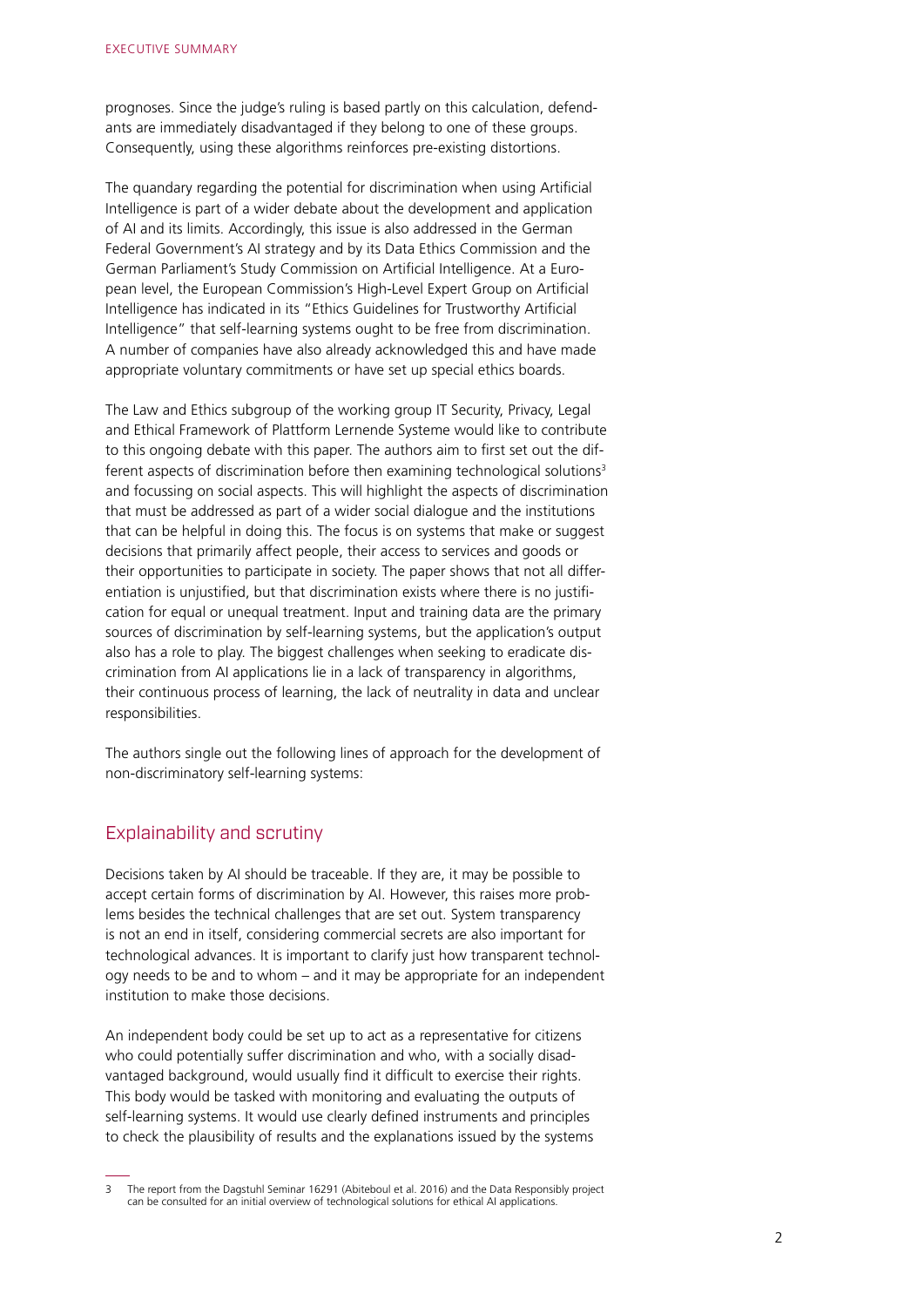themselves. This raises the issue of the considerable speed at which systems change or new systems are brought into use. However, that is precisely why it is important to consider steps to ensure the (training) data and the methods used can be scrutinised externally and that test cases can be continuously improved. All the same, all this should take place with the understanding that Machine Learning can only observe and record correlations and not causal relationships. Machine Learning then takes places on the basis of these correlations. This fact makes it more difficult for a third, neutral body to monitor and check developments independently.

Ongoing staff training is also essential in businesses and public organisations that use these systems. Furthermore, besides setting up such a supervisory body, it is important to require the manufacturer or operator of such systems to undertake continuous follow-up monitoring, as certain types of discrimination only become evident during use. Should any discrimination come to light further down the line, the manufacturer or operator would be held responsible for rectifying the situation or liable for the damages caused by the discrimination.

#### Selection of criteria

To avoid discrimination, any traits that society regards as discriminatory in the given context (such as ethnicity, for example), ought to be removed from the input for Machine-Learning processes. Admittedly, this does not resolve the problem that many traits can act as proxies for another (Harcourt 2010). For example, the software used to assess the probability of a defendant reoffending did not include "race" among its input variables, but still effectively discriminates on the basis of this variable. That is because other proxy variables (such as place of residence, financial situation, etc.) can be used to draw conclusions about the original discriminating variable. The likely success of efforts to clean data before using it as input is disputed (Kilbertus et al. 2017, Doshi-Velez/Kim 2017) and, similarly, it is worthwhile discussing how to evaluate blatantly discriminatory output that it is clearly not based on discriminatory input.

In general, this approach requires a consensus on which criteria are discriminatory and which currently unforeseeable correlations we view as acceptable or unacceptable. The difficulty in achieving this consensus is evident in the protracted debate surrounding Article 3 of the Basic Law for the Federal Republic of Germany. This Article covers equality before the law, gender equality and the stipulation that no person shall be given an advantage or disadvantage because of various traits such as gender, parentage, faith or disability. The increased usage of self-learning systems will reinvigorate these debates and make it all the more important to find a consensus. It is also conceivable that – instead of trying to assess all categorisations in advance – institutions could be created that would be legitimately entitled to make these material decisions.

#### Making fair treatment the objective of Machine Learning

Another option would be to make fair treatment itself the objective of Machine-Learning processes. This would shift the focus away from achieving the most efficient or accurate classifications possible, and toward enabling the fairest possible classifications. This approach to fairness is being explored as part of research into Artificial Intelligence. However, these experiments have uncovered a quandary that is of fundamental importance to informational